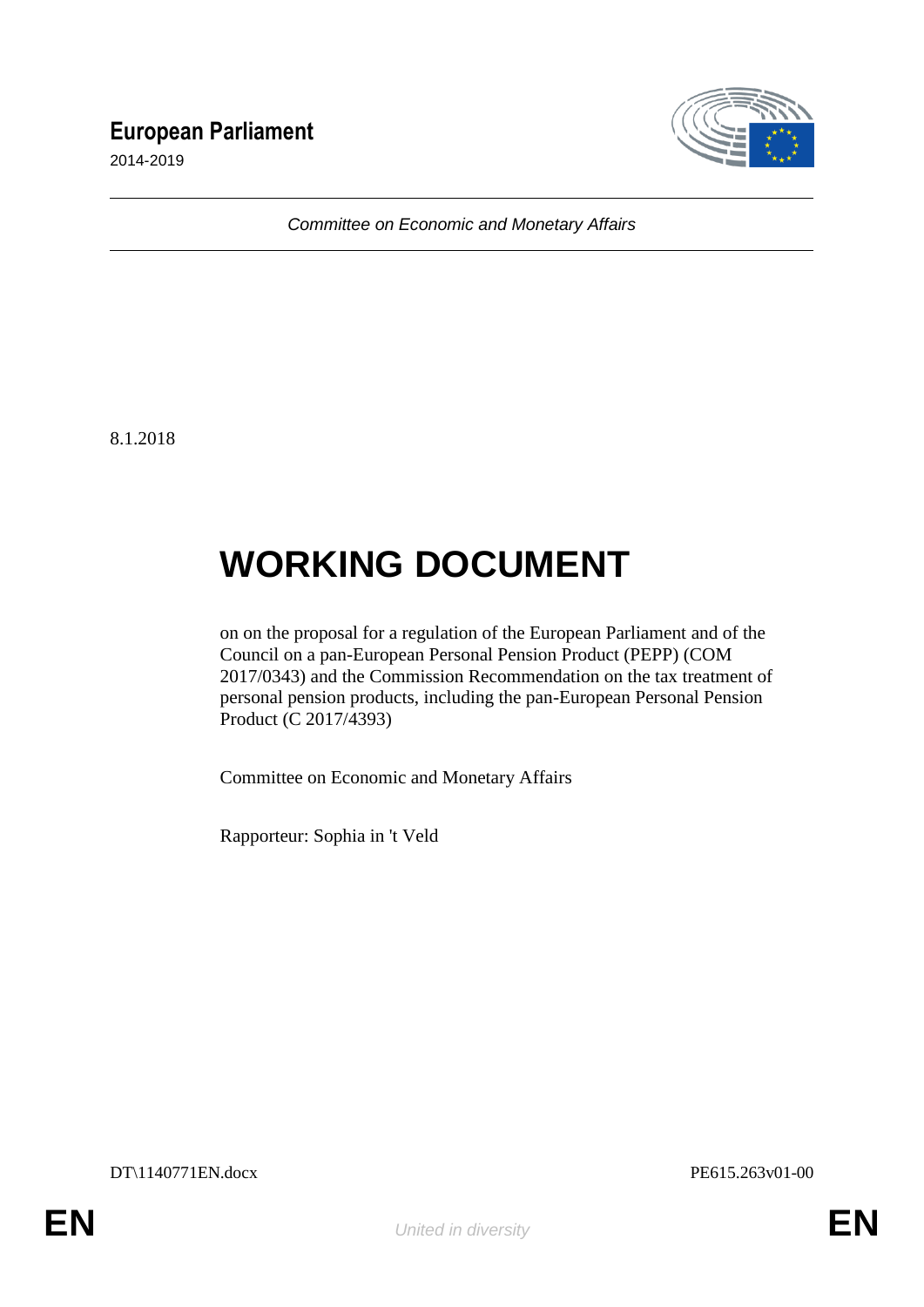# **I BACKGROUND**

#### *Introduction*

Old age pensions constitute an essential part of a retiree's income, and for many people an adequate pension provision makes the difference between a comfortable old age or poverty. It is a precondition for exercising fundamental rights laid down in the EU Charter of Fundamental Rights, not least Article 25, the rights of the elderly: "The Union recognises and respects the rights of the elderly to lead a life of dignity and independence and to participate in social and cultural life".

In addition, as a substantial part of old age pensions are provided under public schemes, there is also a direct connection between pensions and the sustainability of public finances. Notwithstanding the exclusive national competences regarding the organisation of pension systems as determined by the EU Treaties, income adequacy and financial sustainability of national pension systems are crucial to the stability of the European Union as a whole, and of the euro area in particular.

Finally, pension savings contribute to the Capital Markets Union, and thus to the economy of the European Union.

Europe is facing several challenges. Demographic challenges: Europe is an ageing continent. In addition, career patterns, the labour market and the distribution of wealth are undergoing radical changes, not least as a result of the digital revolution. At the same time, it is increasingly clear that national security systems are not adjusted to a globalised knowledge economy with open borders, labour mobility and migration. Too many people are not, or inadequately covered by the traditional national pension systems: women, young people, migrants, low-skilled workers, self-employed workers, workers with a-typical contracts etc.

Most EU Member States are conscious of the challenges, and in recent years they have introduced far-reaching reforms of their national pension systems. But more is needed. In its 2017 Pensions at a glance report, the OECD states that "even taking into account the progress that has been made, concerns about the financial sustainability and pension adequacy of the current state of pension systems in OECD countries remain [...] Continued ageing of societies combined with the changing nature of work puts pressure on both the financial sustainability and the retirement income adequacy of pension systems; in addition, risks of increasing oldage inequality have been building up. [...] Public expenditure on pensions as a percentage of GDP has increased and is expected to rise further in the near future in most OECD countries. [...] At the same time, recent reforms will lower replacement rates in many countries due to measures aimed at improving pension finances. This may jeopardise the adequacy of retirement income in some countries, especially for retiring low-skilled and low-paid workers. The long term need to reform is still present in many countries, especially given the ongoing improvements in longevity".

Priority must be given to further developing, strengthening and reforming the first (public) and second (occupational) pillars of the pensions systems. However, it is expected that the share of first pillar pay-as-you-go public pensions as part of the replacement rate will decline. This may be partly compensated by entitlements from second pillar funded schemes. But a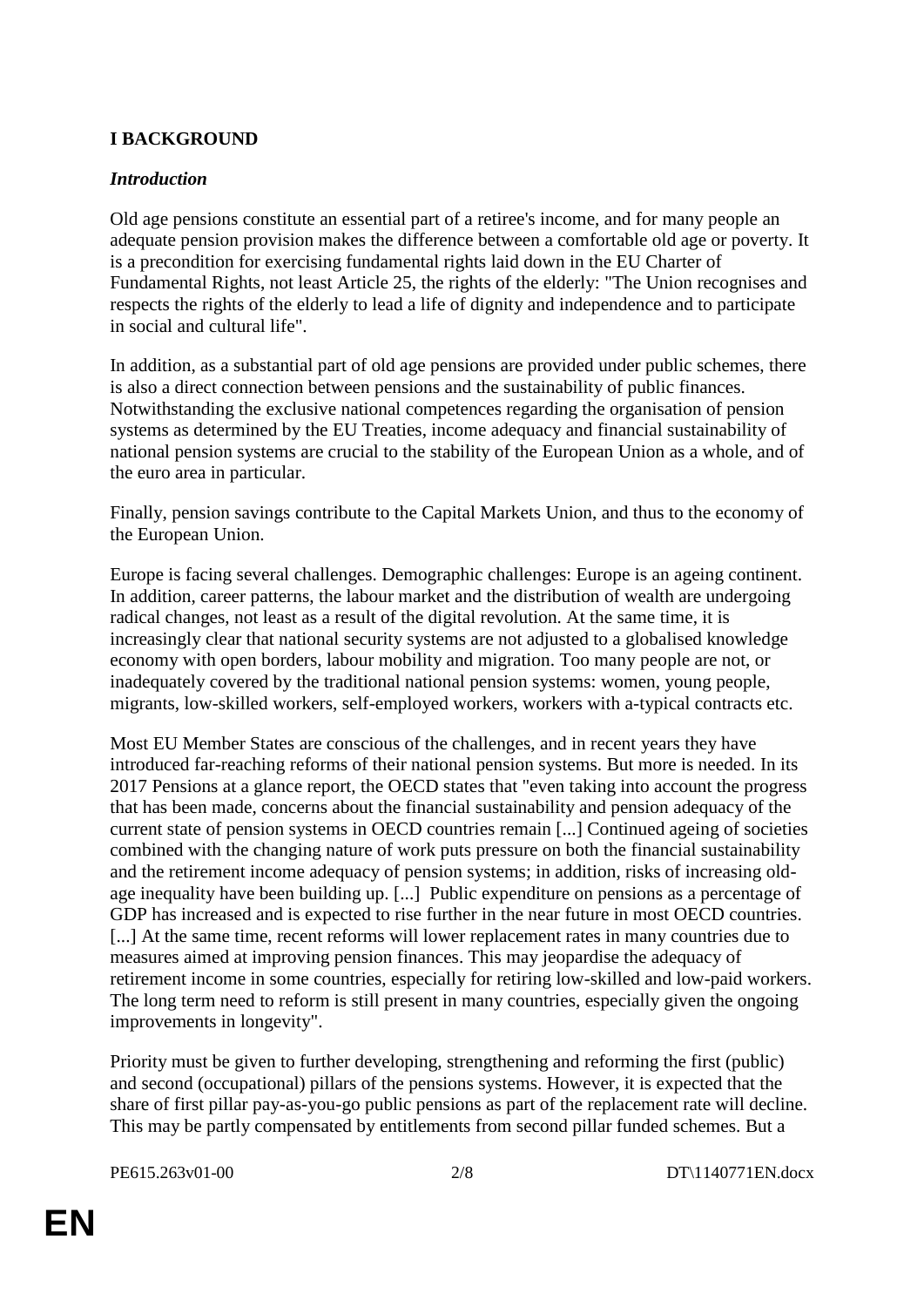well-developed third pillar can and must contribute substantially to improving the adequacy and sustainability of the existing pension systems. The Pan-European Personal Pension Product may complement and strengthen the market for individual pension products across Europe.

The European pension market is highly fragmented and diverse, so the impact of PEPP will be very different across Member States, and the target audience is equally varied. In countries where the first and second pillar are insufficiently developed, PEPP may offer solutions for people who do not currently have access to adequate provisions. In countries with highly developed pension markets, the PEPP may simply broaden the consumer choice, or offer solutions to mobile citizens, roughly 3.7 % of the Europeans who work and live in another Member State. At the same time, PEPP creates new business opportunities for providers of personal pension products in Europe.

Therefore, PEPP must meet various criteria. It must be a safe, reliable, consumer friendly retirement savings product with cross-border portability. It must offer options that meet the needs of people ranging from those who are not financially literate and with very limited means, who need PEPP as their basic retirement income, up to those who are looking for alternative products to broaden their retirement provision.

PEPP must be attractive to the providers as well. As PEPP will be a voluntary retirement provision, it has to compete with existing personal pension products in well developed markets, and at the same time it has to conquer new markets. In countries with lesserdeveloped pension markets the PEPP can provide a trusted retirement provision with a European label.

There is broad support for the idea of PEPP, but the context is extremely complex and politically sensitive. The differences between 28 Member States of the EU are huge and intricate. Regulatory and fiscal rules differ widely, the features of the national pension systems, the state of development of first and second pillar provisions, national traditions and the state of the economy are all so different, that no two Member States are the same. The range of possible providers is very wide, and each sector is subject to different regulatory regimes of both national and international rules. The potential consumers are just as wide ranging, as described above.

However, the status quo is not an option. The concerns about insufficient adequacy and sustainability of pension systems oblige Europe to develop initiatives. But also the arrival of new market actors, in particular FinTechs and internet giants from outside the European Union, offering new financial products on the European market. At the same time, the single market for third pillar personal pension products has not reached its full potential, as many national fiscal and regulatory hurdles remain.

For the reasons set out above, the proposal for PEPP is timely and appropriate.

# *PEPP proposals and procedure*

The Commission proposes a Regulation on PEPP, accompanied by a Recommendation on the fiscal treatment of PEPP. Your rapporteur supports the choice of a regulation as the most appropriate instrument. The Regulation essentially regulates the product, not the providers. This will enable the provision of PEPP anywhere in the EU.

DT\1140771EN.docx 3/8 PE615.263v01-00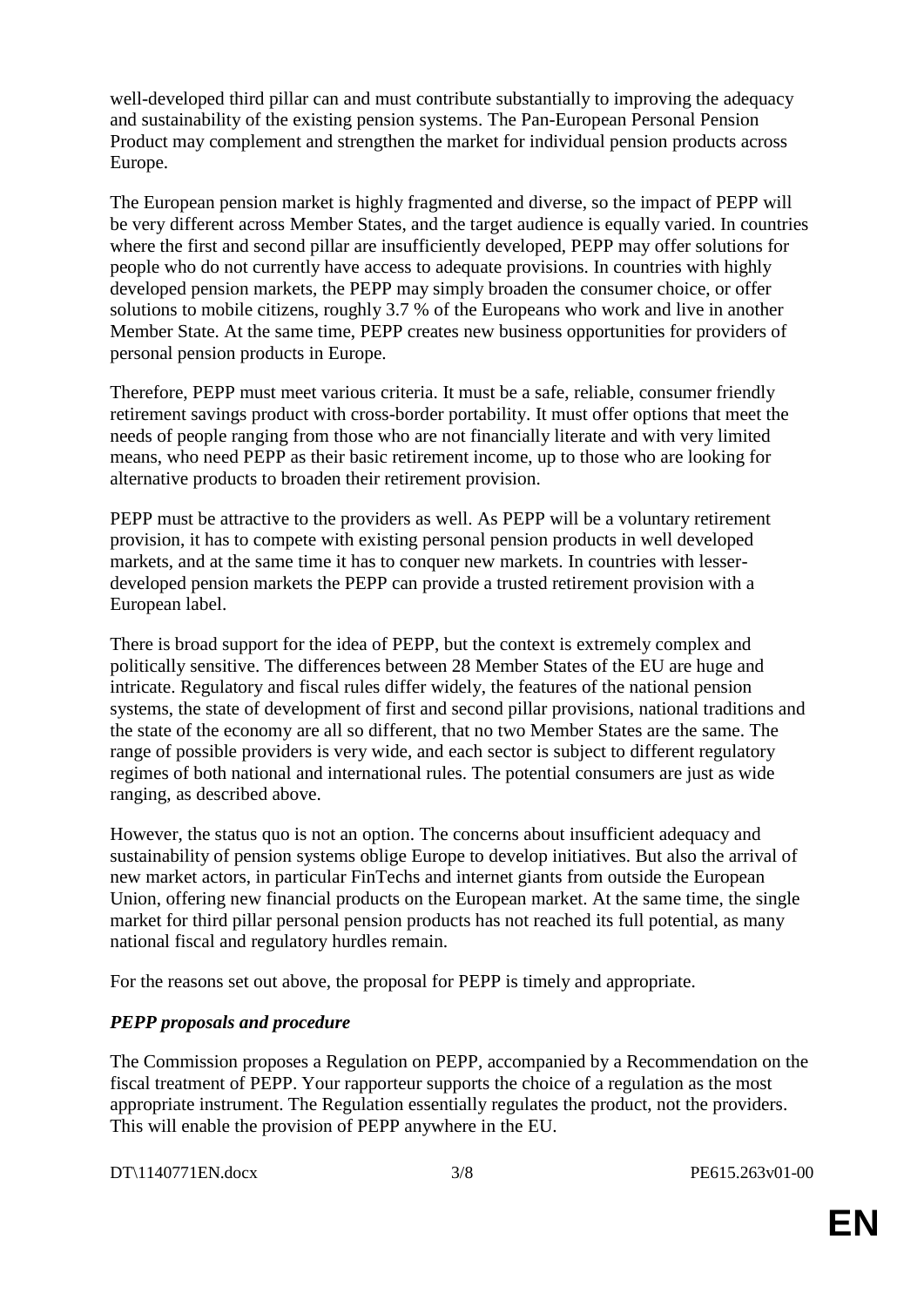PEPP will be a voluntary third pillar retirement product, with an explicit retirement objective, based on a contract between an individual and a non-state based entity.

Finding the right degree of harmonisation of PEPP features will be a key challenge. On the one hand maximum harmonisation is required in order to achieve the economies of scale, to ensure portability and switching, and to create a true European market. At the same time, maximum harmonisation of PEPP features will make it more difficult for PEPP to qualify for favourable tax treatment in the Member States and to fit into national regulatory schemes.

Given the complexity and sensitivity of this file, your rapporteur believes close cooperation within and between the EU institutions, and with all stakeholders is essential for PEPP to succeed. Additionally, your rapporteur believes the use of delegated or implementing acts should be limited to a strict minimum, so as to ensure maximum clarity and legal certainty.

# **II KEY ISSUES**

This chapter lists some of the main issues and dilemmas to be discussed, with a view to drafting a report and amendments in the ECON committee. The list of issues clearly is not exhaustive, but meant to focus the debate on some of the main policy choices. The working document does not express the definitive position of your rapporteur, but it explores various avenues and possible solutions.

#### *1. Fiscal treatment*

The study by Ernst & Young carried out at the request of the European Commission (FISMA/2015/146(02)/D) demonstrates very clearly that tax incentives on in-payments are a pre-condition for PEPP to succeed. It actually appears to be the "main driver for consumer choice".

Two objectives seem to be diametrically opposed: the need for harmonisation in order to make PEPP an attractive product, and the heterogeneity of the national conditions for a tax break.

Although nearly all Member States provide tax incentives for individual pension saving, the conditions for favourable tax treatment, and the form in which it is granted, vary enormously from Member State to Member State. In most Member States the in-payments for personal pension products benefit from a tax incentive, whereas the out-payments in the decumulation phase are subject to taxation.

Taxation is a purely national competence, so it is exclusively up to national governments to decide on any tax incentives for PEPP. At the same time, free movement of persons, services and capital must be guaranteed. Given the crucial importance of this aspect, your rapporteur will seek close consultation and cooperation with Member States on this matter, and seek to further elaborate the Recommendation of the Commission, and provide a common basis for Member States to move forward on.

It is highly unlikely to achieve unanimity for any kind of tax harmonisation among the Member States. But alternative avenues can be explored. A group of Member States could agree to advance on the basis of a voluntary multilateral approach. Harmonisation or approximation can be achieved in various ways. If PEPP has certain agreed features, it could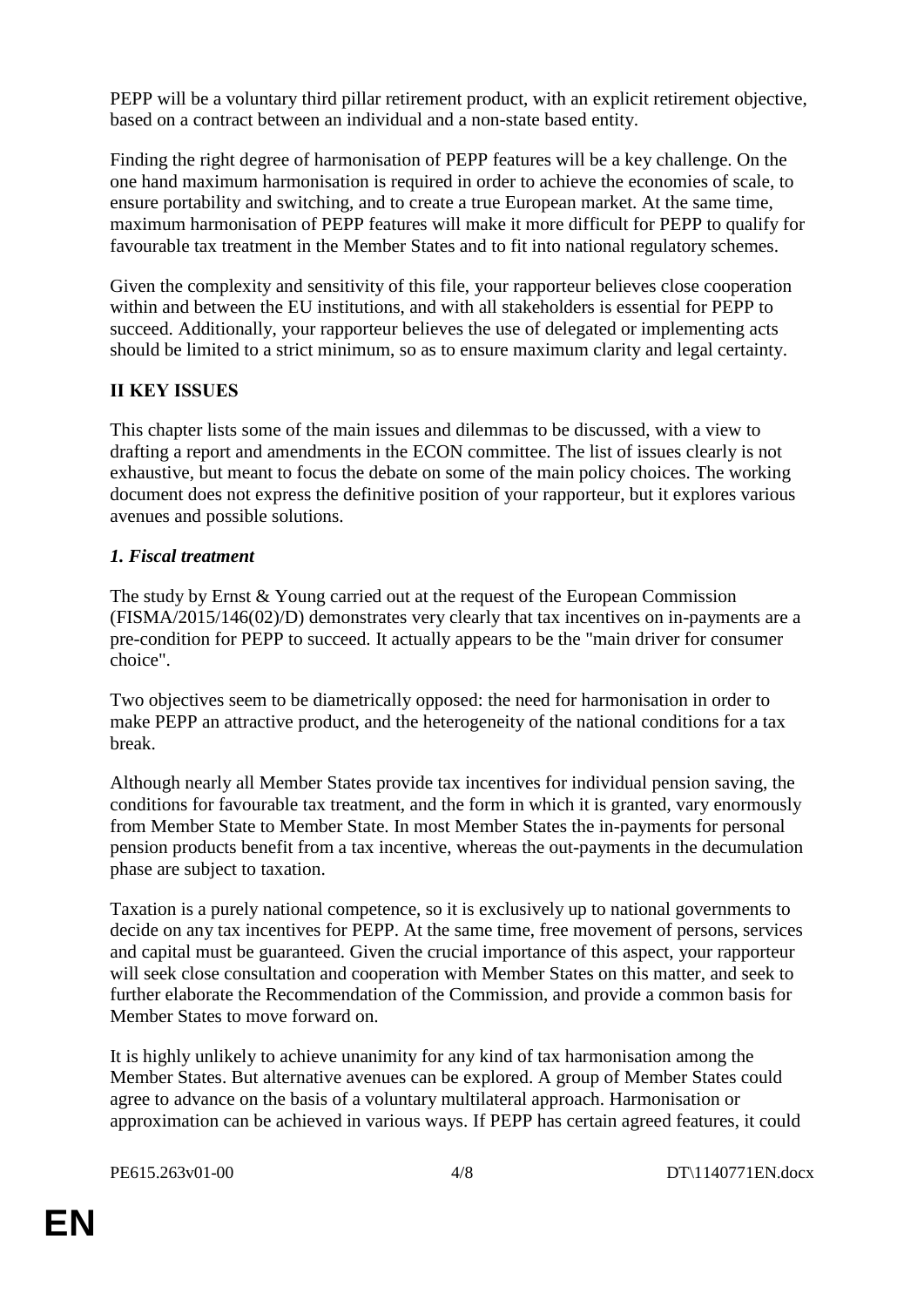receive the same beneficial treatment as national products, or alternatively Member States could agree on a specific "29th regime" approach, allowing for a specific tax treatment for PEPP.

Regardless of the form of the tax break, what is essential is for PEPP to benefit from a fiscal treatment that will make it attractive to consumers and that is equivalent to the tax treatment of national products. This means in most cases a tax incentive must be given for the inpayments phase for PEPP to be able to compete.

However, there is a dilemma. A tax exemption during the accumulation phase has a number of risks and disadvantages for the Member States in the case of mobile customers: the complexity of cross-border tax administration and the risk of tax avoidance or evasion. It is crucial that this is resolved, possibly in a multilateral tax agreement between participating Member States, or with EU instruments regarding information exchange and coordination. It should be borne in mind though, that the number of cross-border mobile workers in the EU is limited (3,7% of Europeans), and only part of them is likely to take out a PEPP.

#### *2. Eligible providers*

Article 5 of the draft Regulation lists six types of providers that may be authorised to offer a PEPP.

The proposed financial institutions are regulated by different EU instruments, for example, CRD IV, Solvency II, IORP, MiFID, IDD, UCITS and AIFM. Considering the diversity of applicable regimes, every effort must be made to ensure a level playing field for providers, and clear and even rights of PEPP users regardless of the type of provider.

The Commission proposal includes IORPs as eligible PEPP providers. An IORP typically provides second pillar occupational pensions. However, some EU Member States have systems based on mandatory auto-enrolment, with exclusive rights for IORPs to provide occupational pensions. In those countries the legislator has chosen to confer those exclusive rights onto the IORPs, considering that retirement provision is a matter of general interest to society. The PEPP Regulation should not in any way jeopardise well developed second pillar systems. That would be defeating the very purpose of PEPP. Moreover, IORPs with exclusive rights have a competitive advantage over other providers, such as insurers. Unqualified inclusion of IORPs might as a result lead to a distortion of competition.

However, the categorical exclusion of IORPs from Article 5 would reduce competition and choice, and exclude institutions that have extensive experience in the area of retirement provision. It may therefore be considered to exclude IORPs only in those cases where it would manifestly undermine existing second pillar systems. Article 5 may be redrafted in such a way that only IORPs with a legal statute that allows them to engage in commercial activities can be eligible, and that activities of IORPs under the mandatory auto-enrolment regime can be ring-fenced or separated from PEPP activities.

# *3. Portability*

A personal pension product can only really, truly be pan-European if there is full portability. The portability of PEPP relies to a large extent on the elimination of regulatory and fiscal barriers between Member States, but also on the portability services offered by the providers.

DT\1140771EN.docx 5/8 PE615.263v01-00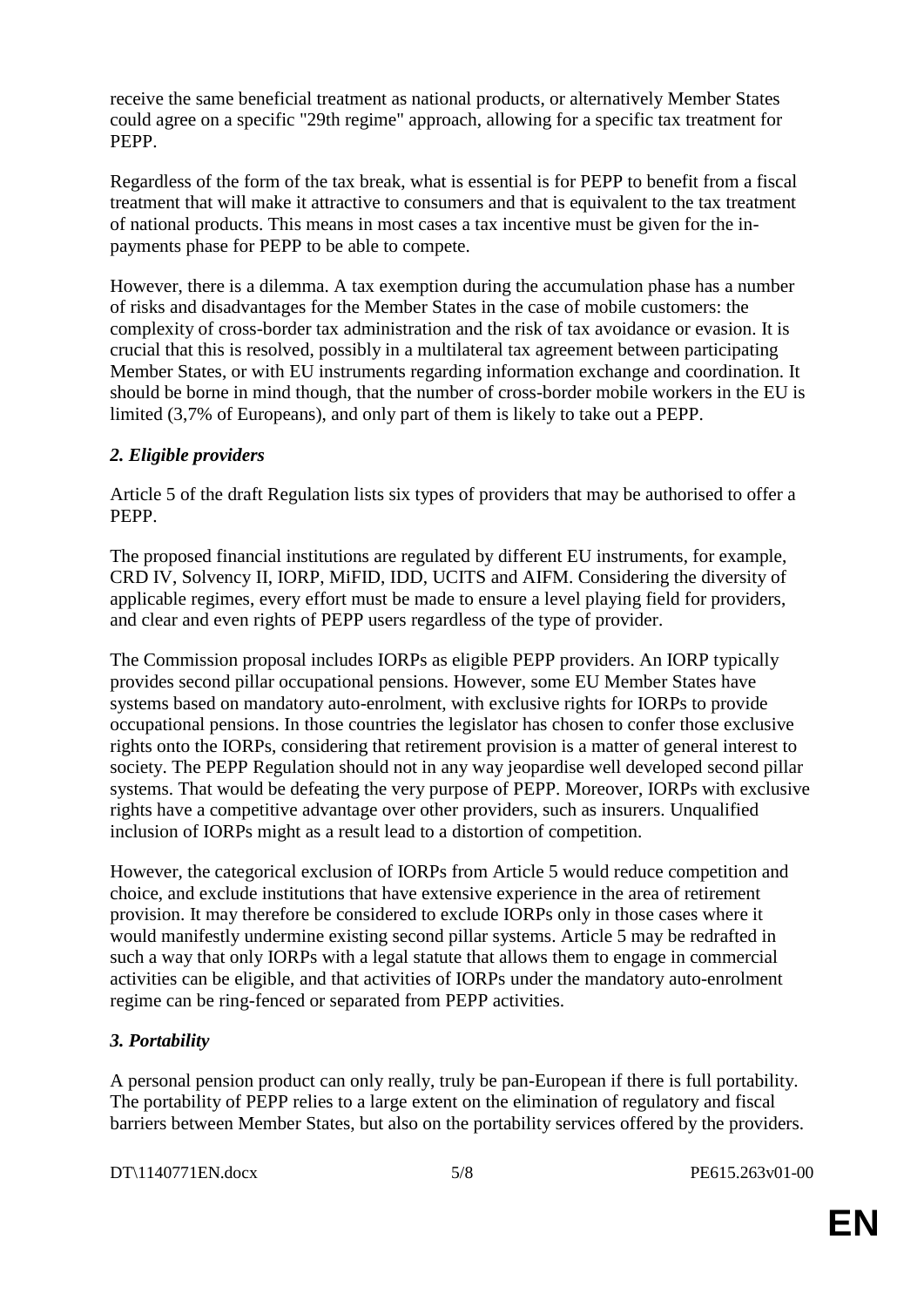With regard to the portability service, the Commission proposes in Article 13(3) that compartments must have been set up in all Member States within three years after entry into force of the Regulation. That may be desirable but probably not feasible. Such an obligation would constitute a big hurdle for smaller, regional providers, as costs would be prohibitive.

A possible solution would lie in partnerships between providers in different Member States. However, if a provider chooses not to offer compartments in all EU Member States, they must inform users clearly and pro-actively of the availability of compartments in Member States before a contract is signed. The number of compartments laid down in the contract must be binding for the providers.

In addition, EIOPA can play an important role in boosting portability of PEPPs by facilitating the creation of new compartments with information kits on national requirements, and by assisting providers in finding partners through a register of available partners.

Finally, additionally to the proposed PEPP Pension Benefit Statement, initiatives for an EU wide pension tracking system that allows each person to get a complete picture of his accumulated pension entitlements, will further facilitate PEPP portability.

#### *4. Capital protection*

PEPP will be a new product on the market. It will have to be both attractive and trusted by consumers and providers. The Commission proposes that providers should offer up to five PEPP investment options, including a Default Option. Providers may also offer the option of coverage of biometric risks.

Some parties have suggested to scrap the obligation of offering a default option, and treating all investment options as equal. This may be indeed more attractive for providers, however, your rapporteur feels a simple and safe Default Option must be offered in the interest of consumers. This question is of particular relevance if the Regulation allows for the conclusion of PEPP contracts without advice.

Article 37 of the proposed Regulation states that the default investment option of the PEPP shall ensure capital protection for the saver, based on a risk-mitigation technique that results in a safe investment strategy. However, it remains unclear if the Commission's proposal requires a default option with a capital guarantee. Based on the text of Article 37 the default option can be either a capital protection, or a life-cycle investment strategy. The Commission proposes to specify the risk-mitigation techniques, including the definition of "capital protection" for the default option, in a delegated act. Your rapporteur however, recommends that these notions be defined in the Regulation itself, for the sake of transparency and legal certainty.

A capital guarantee lifts the investment risk from the saver to the provider, giving the saver a high degree of certainty over their investment. However, the safety of a guarantee has the downside of being expensive, and providers will generally invest via low risk/low return investment strategies. Furthermore, not all providers will be able to offer capital guarantees. Institutions under the prudential regime of Solvency II will generally be able to offer such a product, but other institutions e.g. IORP's may not be able to acquire sufficient capital to offer unconditional guarantees. This may potentially hinder those institutions from entering the market, reducing competition.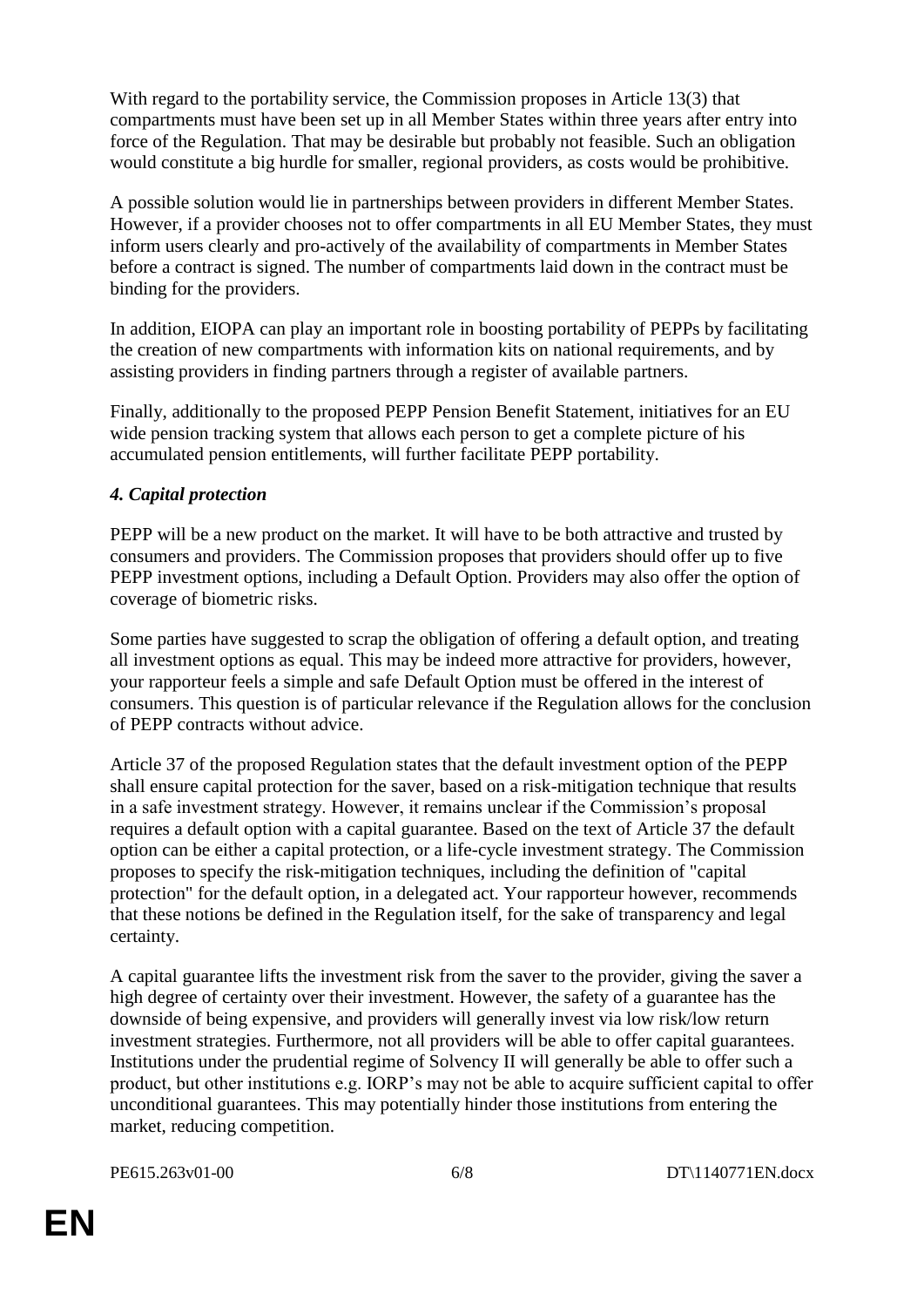A life-cycle investment strategy does not provide a capital guarantee, but it generally provides for a better investment result because the risk mitigation generally sets in a number of years before the retirement age. Most assets in life-cycle strategies are invested in higher risk/higher return assets, with a switching mechanism to more conservative investments shortly before retirement. Since the PEPP is a long term savings product, the accumulated investments have time to grow, which is in line with the goal of establishing a CMU.

One possible compromise is having two 'defaults'. This would mean that two standard products would be offered, one providing a capital guarantee, one providing a life-cycle investment strategy. However, two default options seems to be a contradiction in terms. Another solution might be a mix of both options.

#### *5. Decumulation phase and out-payment options*

Conditions for the decumulation phase will generally be determined by national legislation. The Commission does not propose harmonisation. The form of out-payments - annuities, lump-sum of drawdown payments or a combination of these - may be chosen by the saver upon conclusion of the contract with the provider, and adapted once every five years during the accumulation phase. Having multiple pay-out options may also be beneficial for making a PEPP 'truly European', since it allows savers to tailor the payment to their needs, regardless the degree of development of the pension system of their Member State.

However, given the policy objective of PEPP to contribute to improving retirement income adequacy, financial stability and to reducing retirement inequalities, and also given the objectives of portability and switching, a degree of harmonisation of the decumulation features might be considered, at least for the default option. For example a minimum percentage to be paid-out in annuities. Early out-payments should in any case be limited to exceptional situations, to be determined by the Member States.

It must be noted though that both scenarios - no harmonisation or minimum harmonisation of the decumulation features - will have consequences for the tax treatment and for the investment strategies, in particular if the form of out-payments could be changed without limitation.

# *6. Switching*

Switching enables the saver to transfer the accumulated capital from one PEPP-provider to another. In the Commission's proposal the frequency of switching is fixed to every five years. Allowing savers to switch providers gives them the opportunity to look for the best performing provider, while also protecting the provider from sudden large withdrawals when investing in non-liquid assets.

The possibility of switching only every five years might be a deterrent to some savers while considering a retirement's savings product, while also limiting competition to some extent. On the other hand, five years might be too short for certain investment strategies, limiting providers in offering a suitable product.

Clearly the wide range of eligible providers from very different sectors ruled by different regulatory regimes, across different national systems, makes the objective of switching one of the most complicated ones.

DT\1140771EN.docx 7/8 PE615.263v01-00